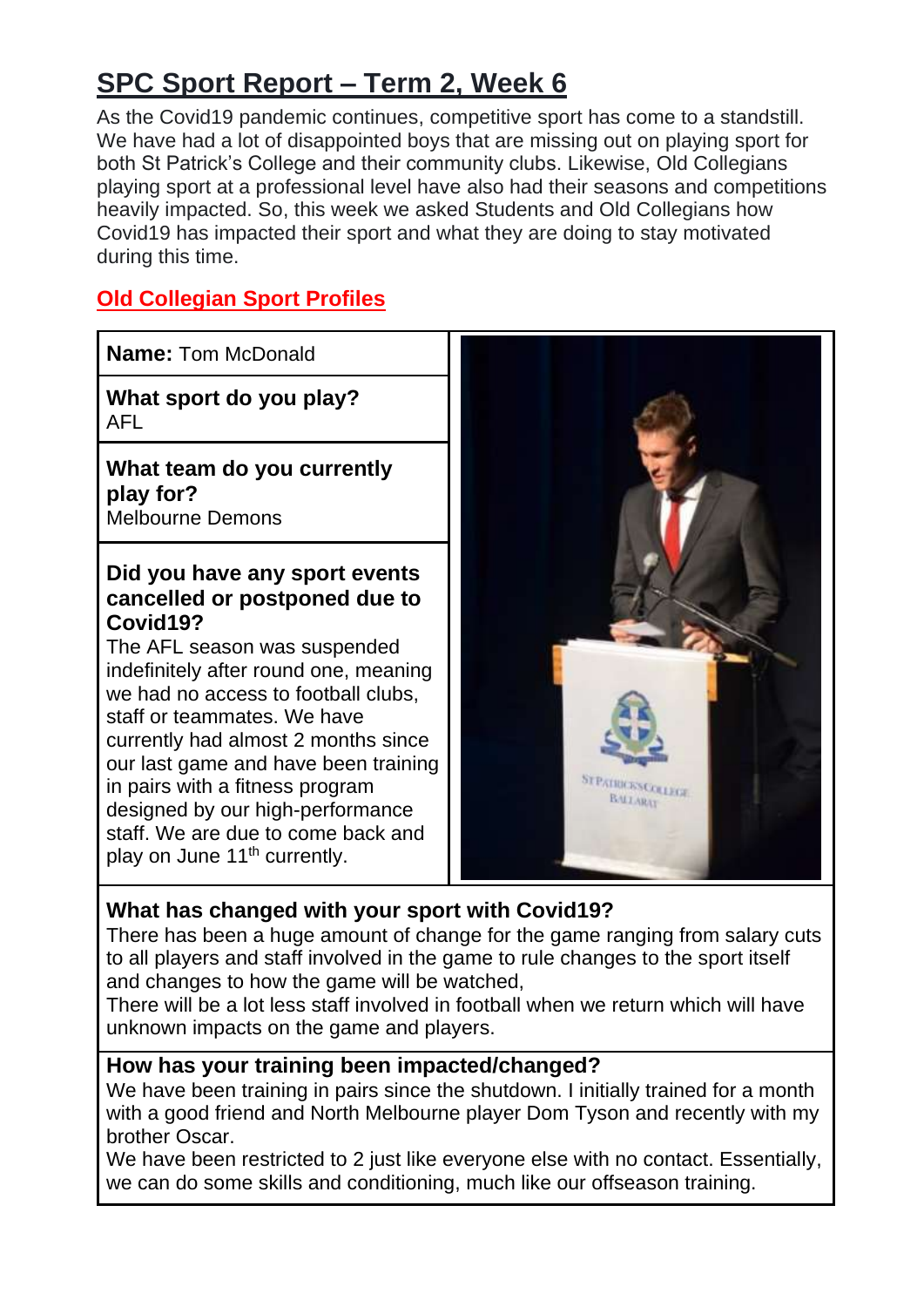This has been one of the benefits I have enjoyed as I have been able to work on different aspects of my physical training. I have worked on agility and speed drills with cones, lots of different types of kicks and lots of goal kicking. With almost unlimited time it has been fun to play around on the field.

Typically, in a week we would have 3 or 4 running sessions prescribed and 4 weights sessions a week. Running sessions would usually be between 7-10km total with mostly repeat effort running such as 50 to 200m runs and lots of skill/kicking drills.

For weights, each player was able to grab some basics from the gym before we left so I have a few dumbbells and a bench to get a basic weights session done at home. There is still plenty to do with minimal equipment.

I bought a boxing bag and hung it up in the backyard, but I must admit it has gone mostly unused after the first week!

# **What creative/different training techniques have you implemented whilst in isolation?**

To be honest I have to keep it pretty basic in terms of training. I like to run and do weights. I don't really get into cycling, swimming or other forms of cross training. I find it boring and doesn't really add to being a good footy player. I would rather get bang for your buck with training and do it really well.

Then I can focus on other things during the day such as family, university and work experience**.**



For football my goal has been to find different ways to improve from this training. For me this has been things like my footwork, goal kicking and injury prevention for when we get back.

Lots of intense football like movements can help prevent an injury when I get back. I think some guys like to focus on getting fit in a running sense over this period, rather than training for what a match is like on the body.

I have tried to do lots of sprint, change of direction and jumping movements to prevent those injuries when coming back. But nothing can fully prepare you for what a game demands.

A separate goal has been to use the time wisely away from football. I have started an internship with a company, working on marketing for their business which has been really enjoyable and a good learning experience.

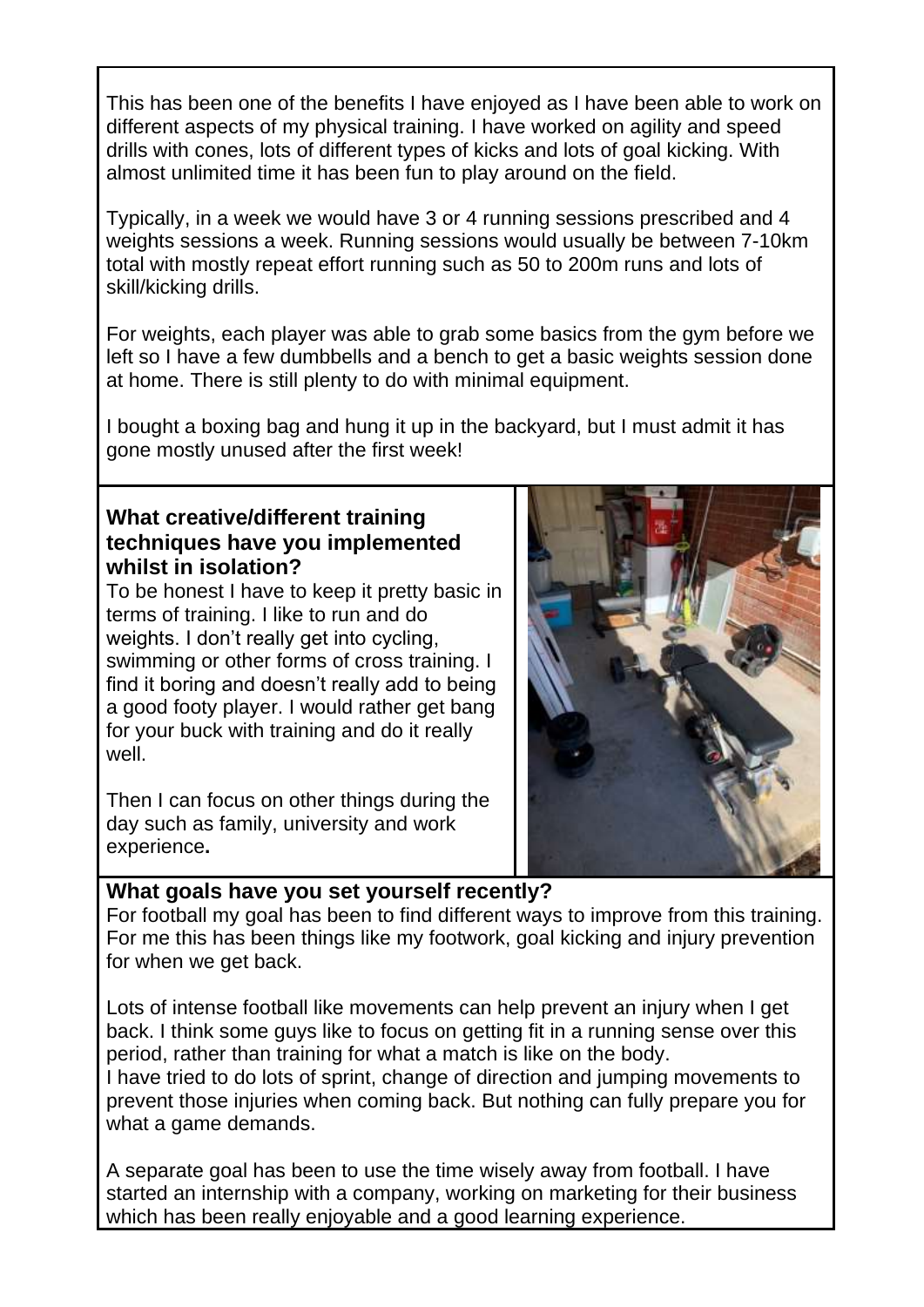# **Has your motivation to train been impacted? What have you done to stay motivated?**

I certainly had a period in the middle of the shutdown where my motivation was severely down. I did my training, but it was a slog to get there and get it done. I think this was when I was most doubtful football would come back and the feeling was, what is the point of training so hard?

To get out of this mindset I started to see the training as a chance to be out of the house and have some fun. It was a chance to see a friend and run around and that actually helped a lot. On top of the good news in the community in terms of the virus in Australia and the movement to get the game back on.

#### **What are you most looking forward to when your sport returns?**

I can't wait to see my teammates and have a bigger group of people to just talk to and hang out with!

# **Name:** Matt Short

**What sport do you play? Cricket** 

# **What teams do you currently play for?**

Victoria (State Team) Adelaide Strikers (Big Bash League) Northcote Dragons (Victorian Premier League)

# **Did you have any sport events cancelled or postponed due to Covid19?**

We had one home-and-away match and potentially the final after that cancelled at the end of March. Preseason for the 2020/21 season is scheduled to start on June 1st.



# **What has changed with your sport with Covid19?**

Nothing much has changed with cricket. We were pretty lucky in that a majority of this 'isolation period' has been during our off-season where not much cricket takes place.

# **How has your training been impacted/changed?**

I've been training individually this off-season in my garage gym and at remote grounds as opposed to with my teammates in at the Junction Oval or MCG.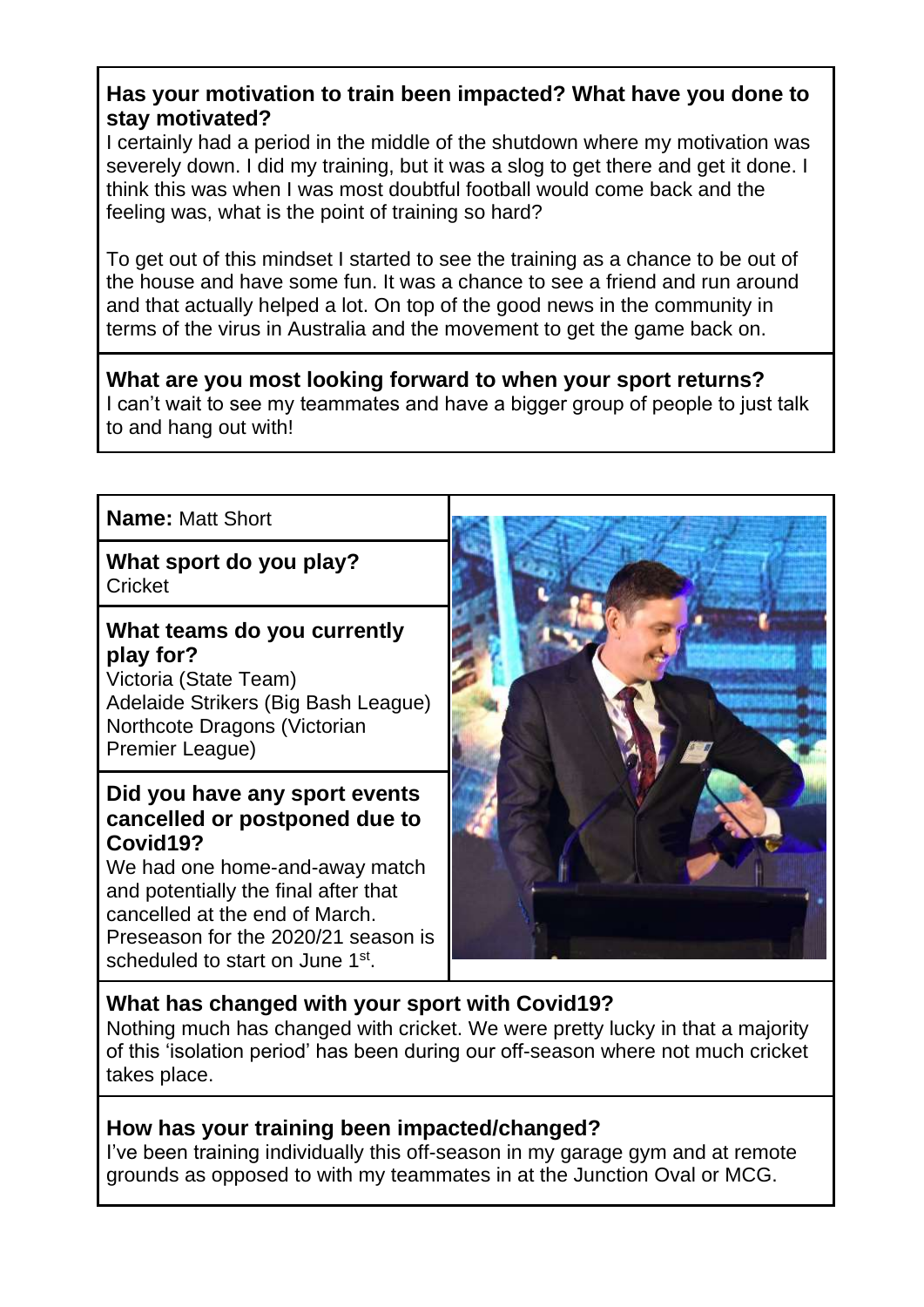# **What creative/different training techniques have you implemented whilst in isolation?**

I've been following Dr. Angie Mueller's 'Core Recovery' and taken up breathing techniques and other unique and effective methods for optimizing human core flexibility and function. Definitely worth taking a look at!

# **What does a typical training session look like right now?**

I'm doing three running sessions and two gym sessions a week, as well as two 'Core Recovery' sessions and two short plyometrics sessions.

I won't start cricket specific skills until July/August just to give the body a bit of a rest leading into pre-season.

# **What goals have you set yourself recently?**

Over the last two years I've been trying to play more consistently for both Victoria and Adelaide which has been a tick.

My next goals are to really progress my performance consistency- more runs/wickets.



# **Has your motivation to train been impacted? What have you done to stay motivated?**

I'm a pretty self-motivated person. If something needs to be done, I'll make sure I get it done. And enjoy doing it!

It's important to have a good life-balance as well. I'm studying a Bachelor of Health Science- Nutrition and Exercise online, kicking the footy with my housemate, and trying a bit of handy work around the house.

**What are you most looking forward to when your sport returns?** Mostly being around everyone and going through the challenges of cricket with all my teammates.

# **Other**

I know the current situation we are all in is tough and challenging, but there is always light at the end of the tunnel. Make sure you check in with your family and friends to help get through this together.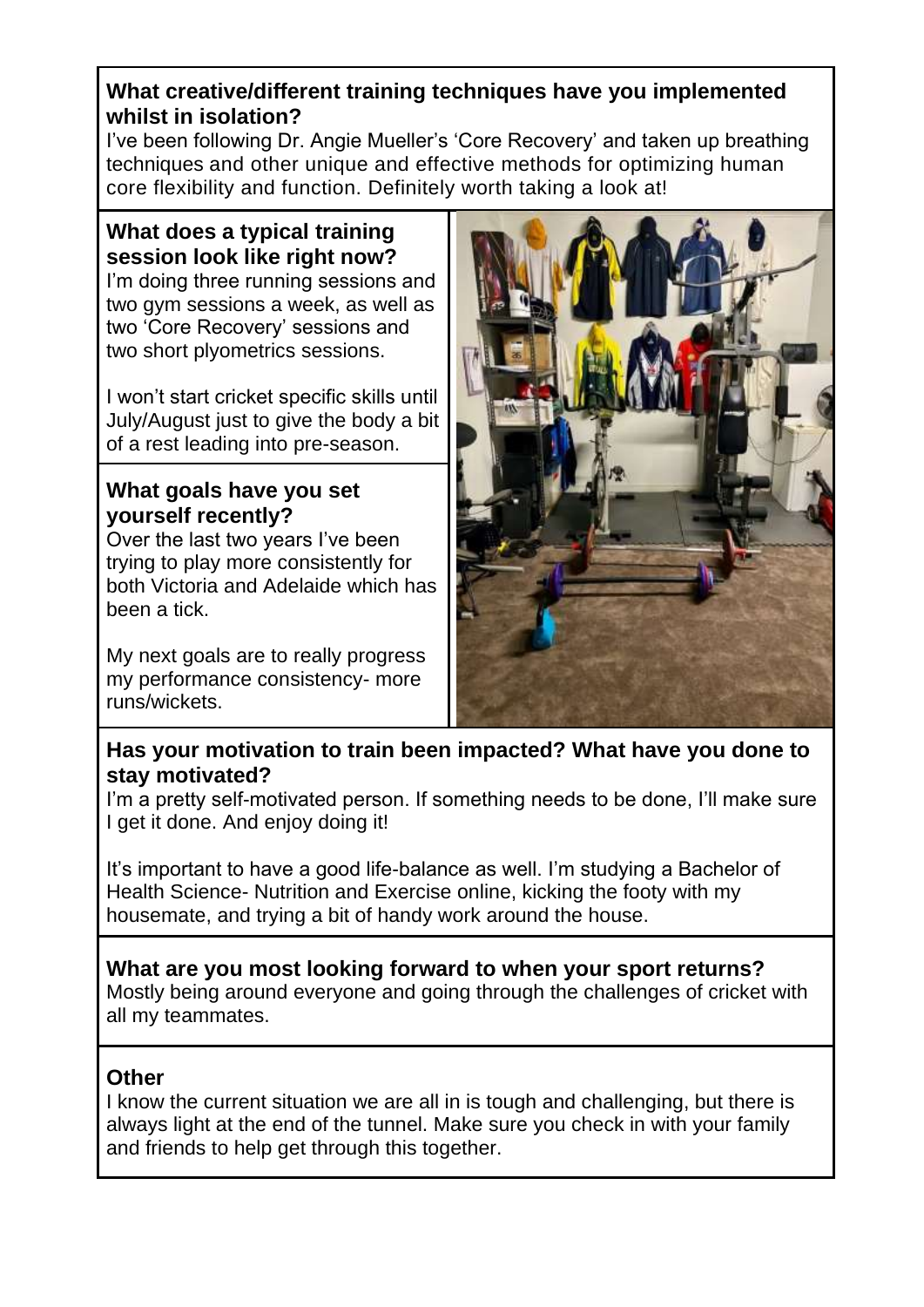# **Name:** Sam Short

**What sport do you play? Basketball** 

#### **What teams do you currently play for?**

Melbourne United (NBL) and Ballarat Miners (NBL1)

# **Did you have any sport events cancelled or postponed due to Covid19?**

Yes, the entire NBL1 season for Ballarat was cancelled as well as a delayed start to free agency and off season for NBL.

# **What has changed with your sport with Covid19?**

Nothing is official as of yet but if I was to have a guess it would be playing games with limited or no fans for the first few months which is a shame as the fans create the atmosphere!



# **How has your training been impacted/changed?**

Nearly all indoor sport stadiums are closed so I haven't been able to do any basketball workouts since Covid19 began. Gyms are also closed so I have had to train completely at home.

# **What creative/different training techniques have you implemented whilst in isolation?**

I started off completing an 8-week challenge with my partner which featured all different types of workouts incorporating body weight techniques which was quite different to gym sessions specific to basketball. I have also been doing some cycle spin sessions to get some cardio in.

Now I am just completing normal weight sessions at home.

# **What does a typical training session look like right now?**

Very limited basketball right now, trying to just keep my feel of a basketball with some little ball handling drills. Mainly I have been doing weights sessions during isolation, chomping at the bit waiting for stadiums to open again. I usually just combine my workouts from what I was doing in season and lift for 45-90mins.

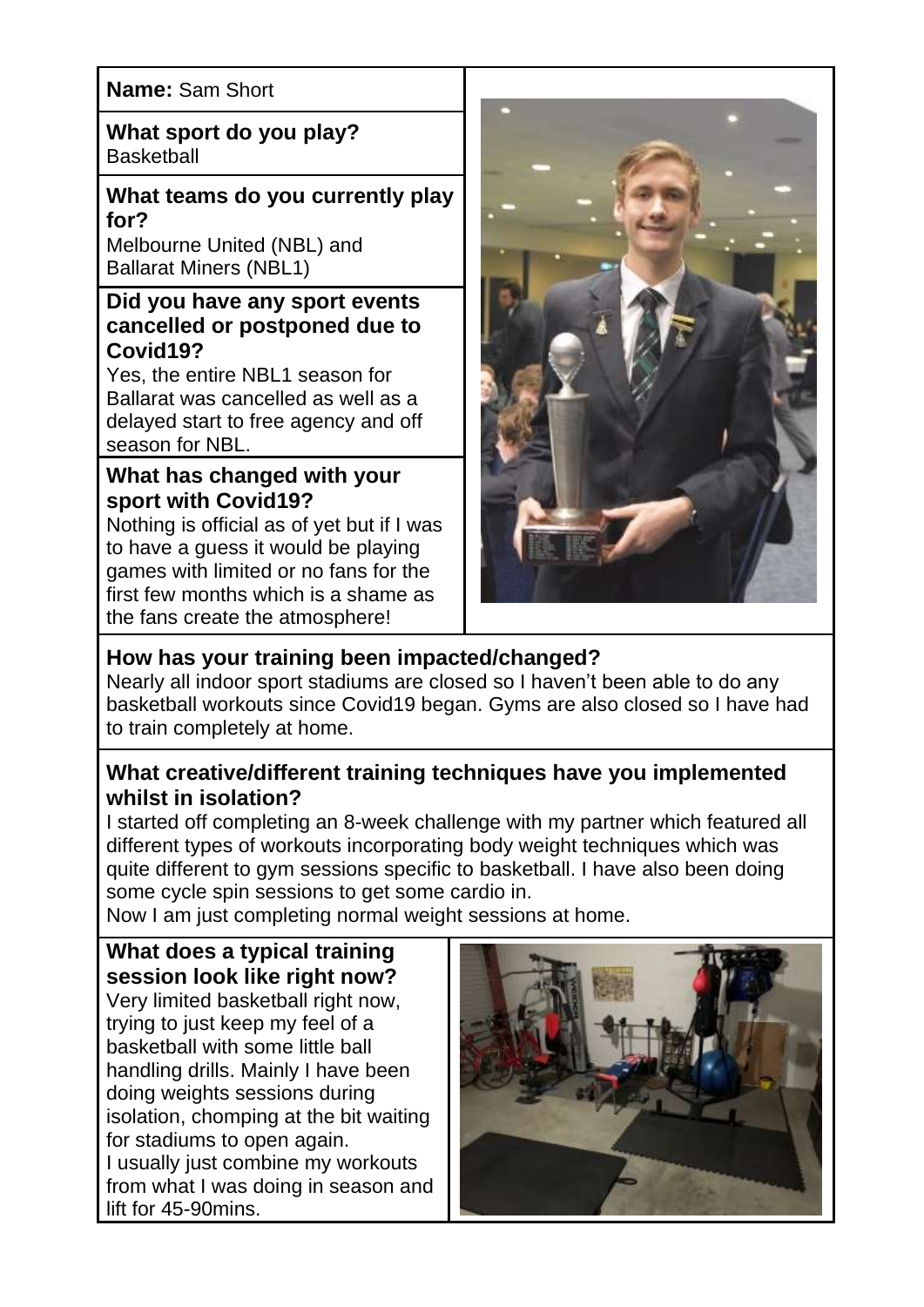# **What goals have you set yourself recently?**

Just to stack on as much muscle and mass as possible at the minute. I'm using this time of no basketball and limited cardio sessions to lift as much as possible to get stronger for the next season.

The goal I set was to land on an NBL roster for the next season, so this period of time is vital for me.

# **Has your motivation to train been impacted? What have you done to stay motivated?**

Yes, it has. It has been hard to stay focused with everything going on around you with no date locked in to begin training or playing. My motivation stems from the last couple of seasons I have had in the NBL. I'm feeling more and more at the level each year so I'm focusing on working as hard as I can to crack into solid game time. Every time I feel my motivation slightly slacking, I think of all the work of put in up until this point and realign myself with my goals and I find myself on the right track.

**What are you most looking forward to when your sport returns?** Being able to play again is a massive one, there is no better feeling then competing against the best. Also being around my teammates again in a sporting environment is one that cannot be matched.

# **Student Sport Profiles**

#### **Name:** Darcy Williams

# **What sport do you play?**

**Triathlon** 

#### **What has changed with your sport with Covid19?**

After the recent events all races were cancelled which cut the season short. Other races in the future are undecided when or if they'll go ahead, but until a race does come around-which they will-I'll just keep training for when they do.



# **How has your training been impacted/changed?**

All the group training has been cancelled, which is nearly all the training I do. To replicate this, I've just been calling mates while I'm riding my bike inside on the trainer. Not to mention that all the pools are shut down, so I've had to get a bit creative with that, along with substituting some swimming sessions for more strength and conditioning.

# **What creative/different training techniques have you implemented whilst in isolation?**

To replicate the swimming aspect while in ISO I've had to rig up my own endless pool for the meantime. Basically, it's just a cord attached to my waist which is tied against a fence.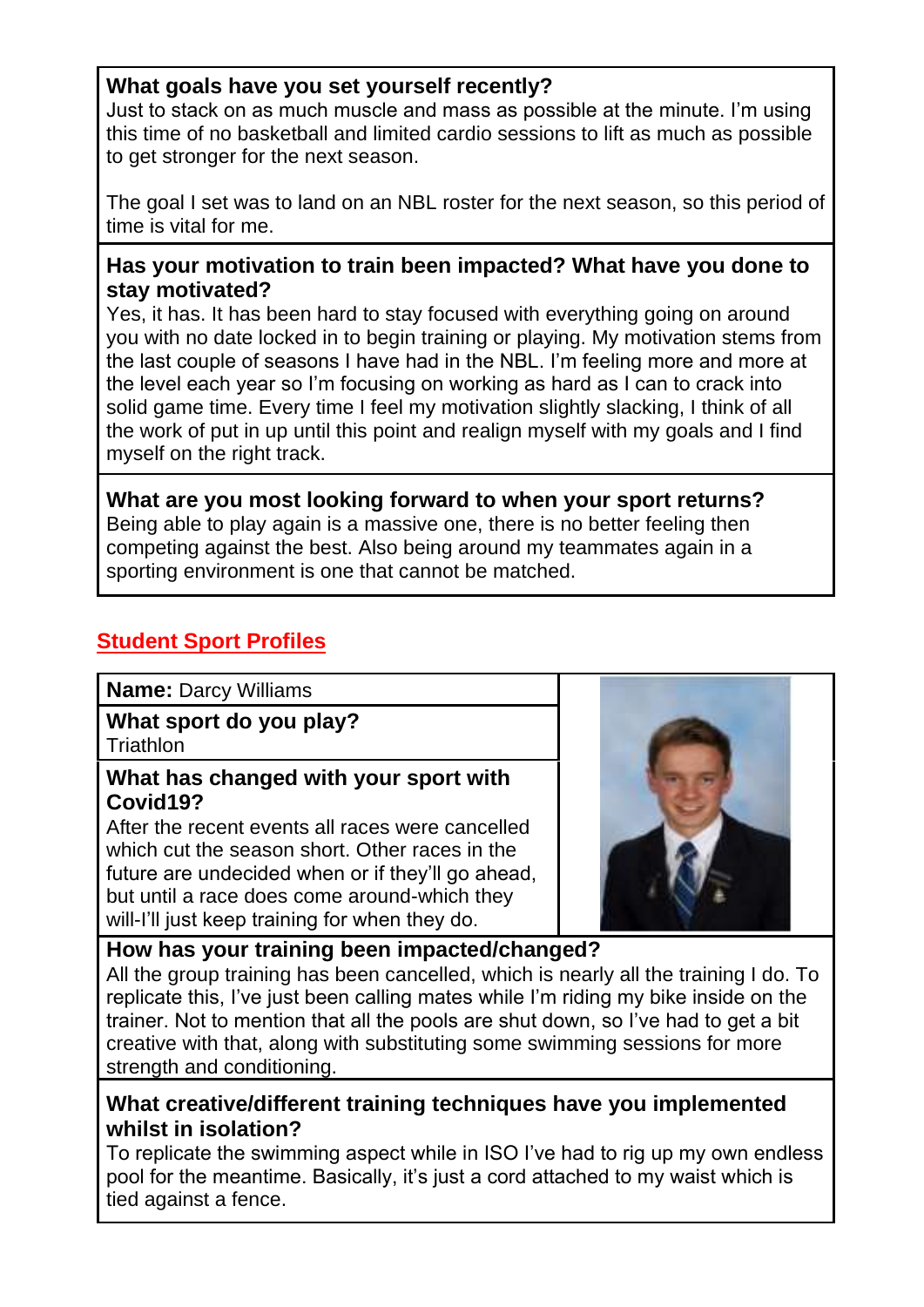The pools also unheated, outside and freezing so I wear a wetsuit, gloves and booties.

I've also been riding stationary inside on my trainer, on a virtual riding platform called zwift that cyclists are using all around the world. It's sort of a game that has different bikes, races and the way to level up is more riding.

#### **What does a typical training session look like right now?**

Rides with the boys (only the past few days whilst social distancing)

# **What goals have you set yourself recently?**

Just to continue training consistently and build up to a good off-season training load.

#### **Has your motivation to train been impacted? What have you done to stay motivated?**

Without other training partners to hold you accountable for going training there have been a few sessions skipped. However, to stay motivated I've facetimed other mates often and had zoom meetings with my training groups. Netflix is also a lifesaver.

#### **What are you most looking forward to when your sport returns?** Training with people for company and motivation, along with competing once again.

# **Name:** Cooper Sherman

#### **What sport do you play?** Athletics 100m/200m

# **What has changed with your sport with Covid19?**

Towards the end of the athletics season, I was qualified to run in the Australian athletics titles in Sydney, but this was cancelled due to Covid19, there were also some other events in Melbourne I couldn't run in because of this.



# **How has your training been impacted/changed?**

Now training has changed in a lot of ways, I have not been able to train with anybody or race against them and this has made training kind of boring

# **What creative/different training techniques have you implemented whilst in isolation?**

Going down to the track is a lot different, because there is barely anyone there, but when there are people, we must make sure we properly distance from each other. Training is finished a lot faster now, because I try to do the session as fast as possible so there isn't any extra risk of catching the virus.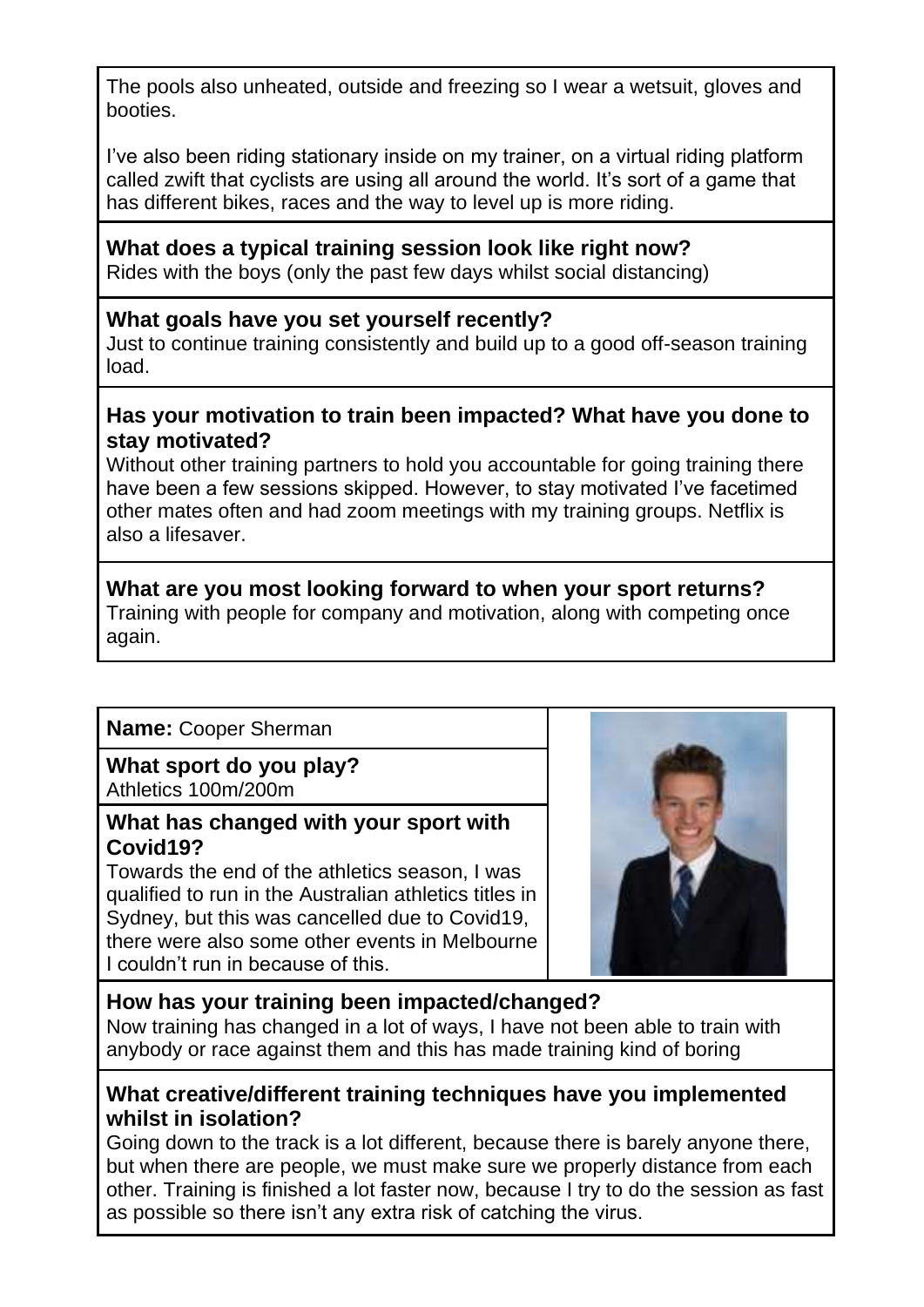# **What does a typical training session look like right now?**

Towards the start of the virus I would usually just go down to Alfredton oval and just run a few sprints or laps because I thought the virus would be gone in no time, but its stuck around so I have started to do full training sessions, which include 200-400m sprints at llanberris and 100m-250m hill sprints.

# **What goals have you set yourself recently?**

The main goal for the time during the virus, is to particularly stay just as fit as I was before the virus came along, so I could continue to run fast times even during the virus.

#### **Has your motivation to train been impacted? What have you done to stay motivated?**

My motivations was kept the same after the first few weeks but changed once I did the small stuff at Alfredton Oval, I started to feel a little lazy and that was all I felt doing, but now my motivation is back to normal and all is well. I recently became state champion, and I am motivated to stay that way.

#### **What are you most looking forward to when your sport returns?** I am mostly looking forward to competing against other sprinters because that's my favourite part of running,

It will be good to run against other people so I have more competition at training so I can constantly be running my best.

# **Name:** Fraser Marris

# **What sport do you play?**

Football

# **What has changed with your sport with Covid19?**

Team trainings along with all games have been cancelled/ postponed to a later date

#### **How has your training been impacted/changed?**

Trainings been impacted where instead of training as a team throughout the week and playing on the weekends, we have had to complete training sessions individually until gatherings are allowed.



# **What creative/different training techniques have you implemented whilst in isolation?**

I've kept training pretty simple really where I haven't got to creative with it, where I've just tried to get into a training routine to ensure I am covering all aspects such as skills and conditioning within my sessions.